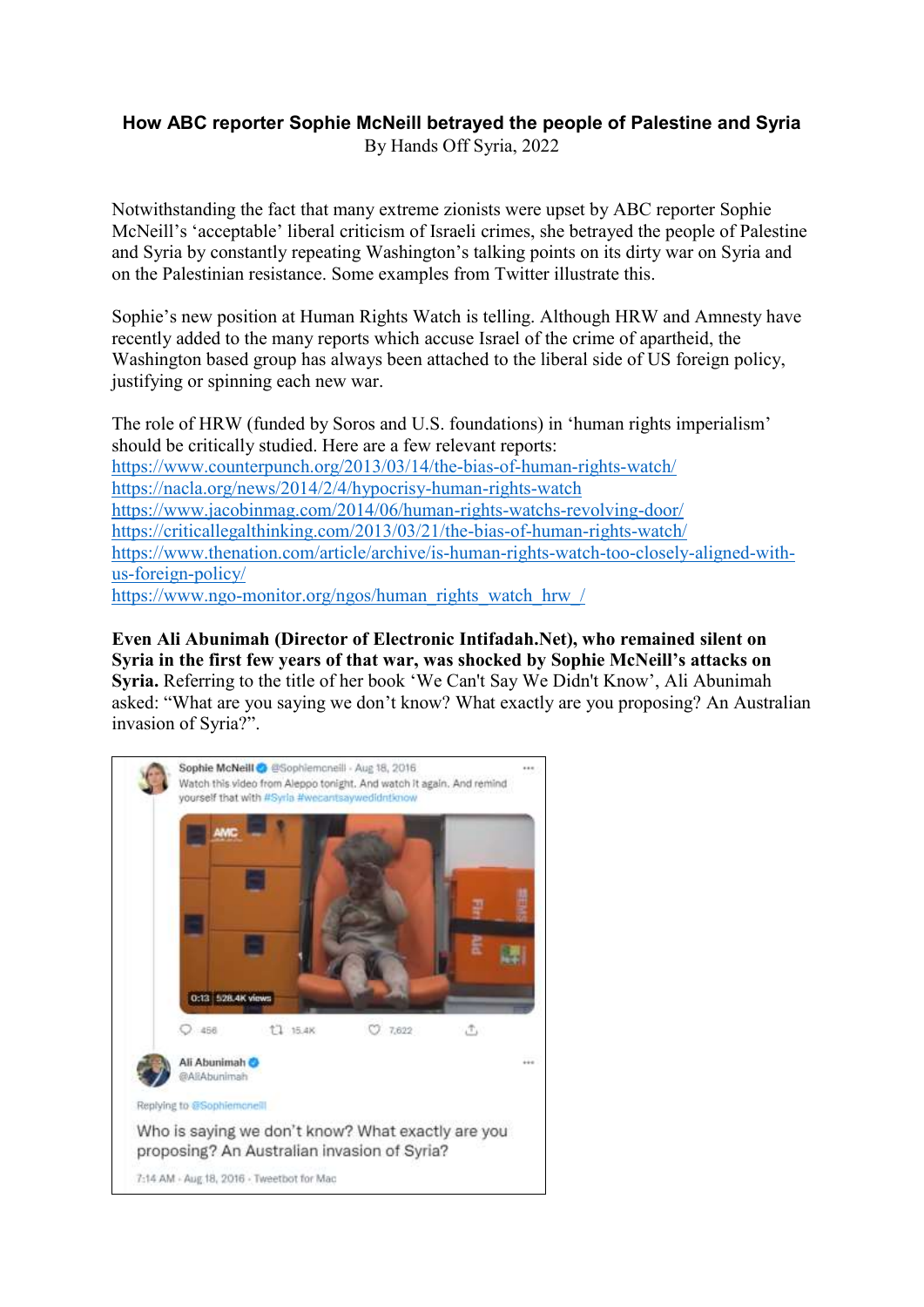In that tweet, Sophie was helping promote the 'Omran' hoax, where an injured little boy in Aleppo (Omran Daqneesh) was said to have been a victim of the Syrian Army.

In fact that photo - made iconic by the western corprpate media - was taken by Mahmoud Rslan, a member of the al Zinki 'jihadists'. As Omran's family later disclosed, the photo was a stunt by these anti-Syrian Islamists.

**Worse, Al Zinki had just filmed and proudly published their beheading of the little Palestinian boy Abdallah Issa. The US backed gang thought that little Abdallah was helping Syrian aligned Palestinian forces, in Aleppo.**

Abdallah on the left, Omran on the right. Full story here:

[https://english.khamenei.ir/news/4118/Beheaders-of-Palestinian-boy-shed-tears-for-injured-](https://english.khamenei.ir/news/4118/Beheaders-of-Palestinian-boy-shed-tears-for-injured-Syrian-child)[Syrian-child](https://english.khamenei.ir/news/4118/Beheaders-of-Palestinian-boy-shed-tears-for-injured-Syrian-child)



**From at least 2015 onwards, Sophie McNeill repeated all the WMD 'chemical weapons' false flags from Syria, set up by NATO and its 'jihadist' alQaeda gangs. With shocking bad judgement or simple cynicism, she repeated Washington's calls to 'Save Aleppo' and 'Save Ghouta' – in attempts to prevent the al Qaeda held parts of Syria being liberated by the Syrian Army.**

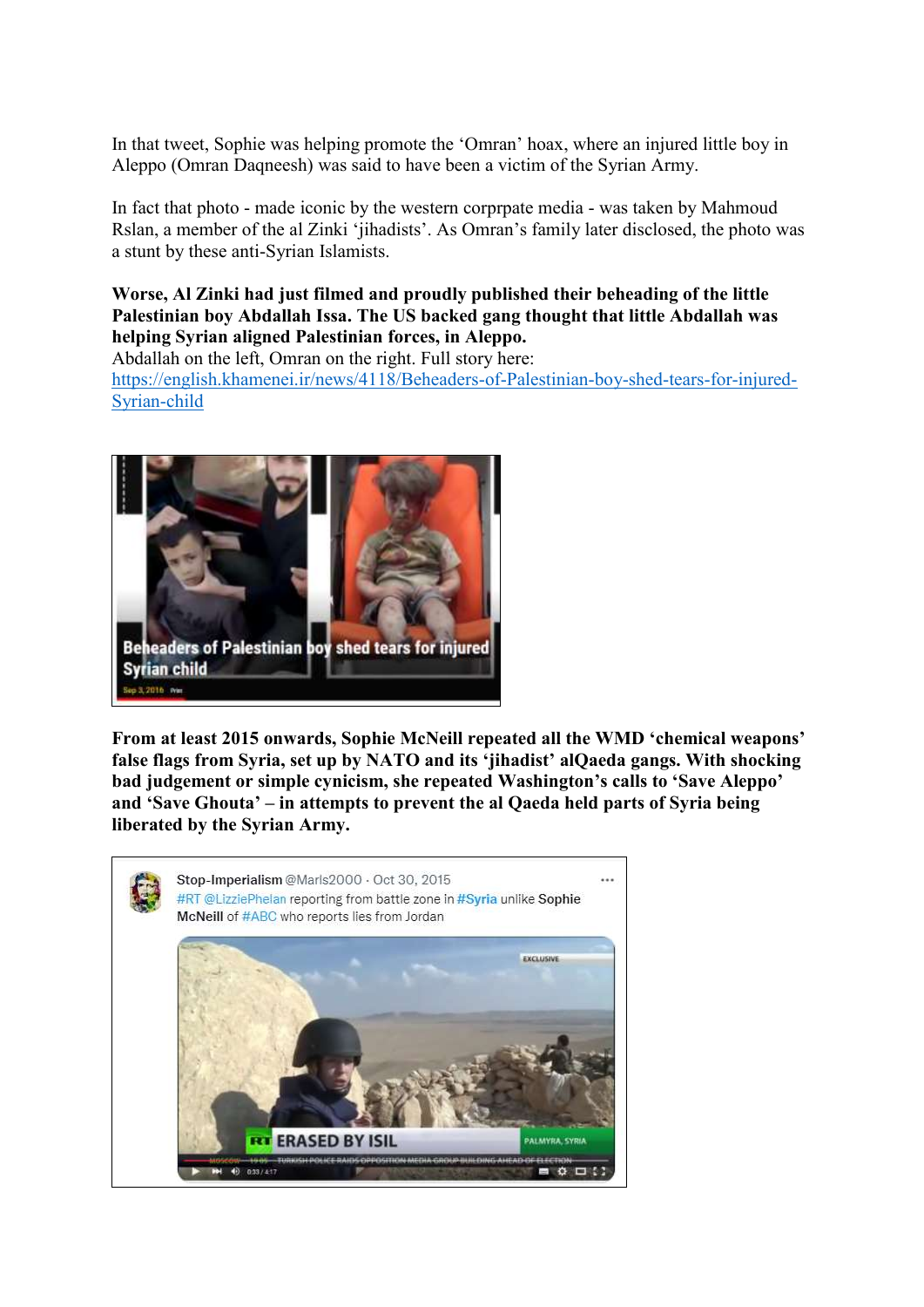Sophie's deep anti-Syrian bias was evident early on.



She re-broadcast every lurid bit of U.S. propaganda against Syria.

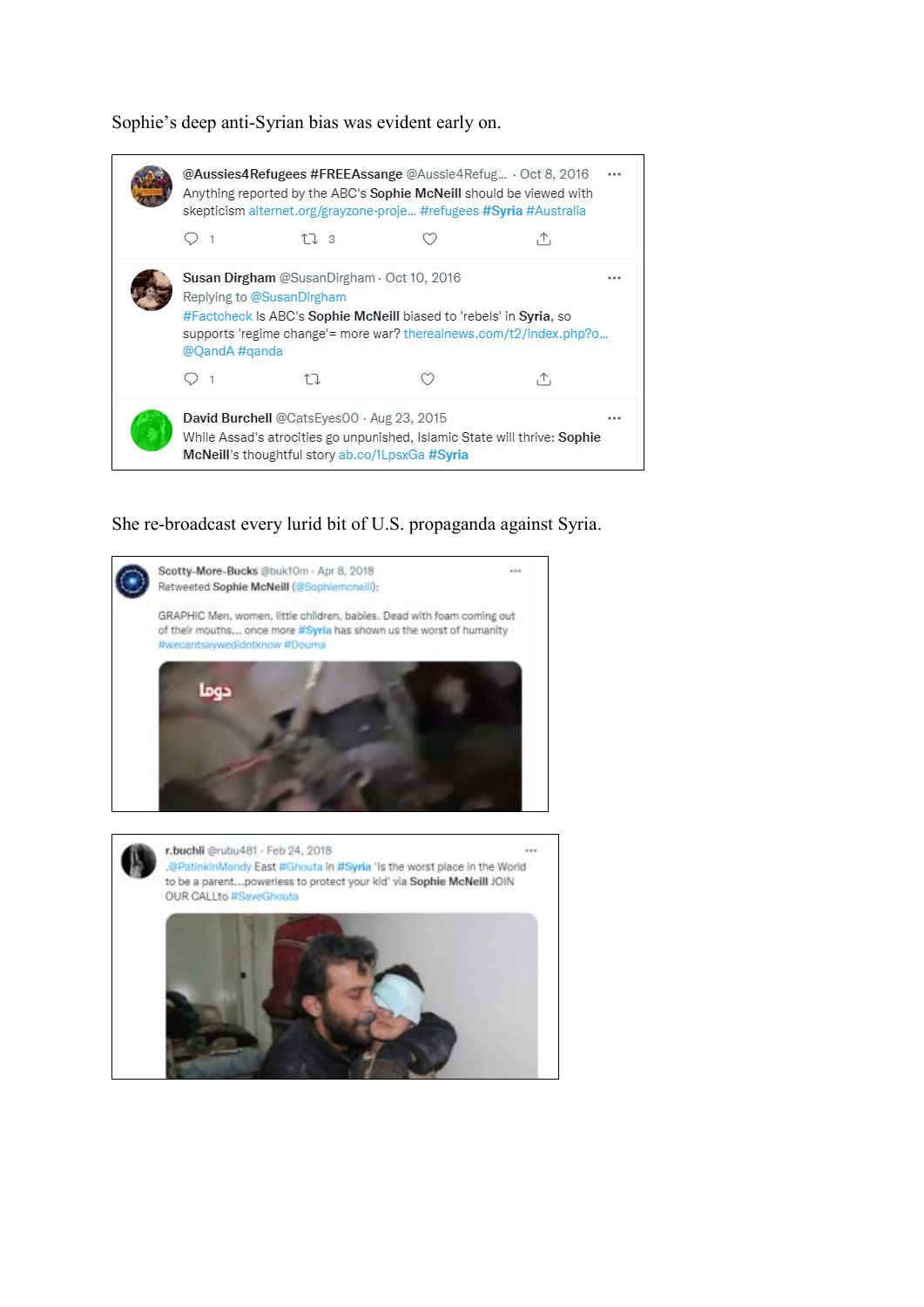This led to a storm of criticism from Syrians and Australians who opposed the Obama regime's dirty war on Syria. Yet Sophie ("committed to the jihadist cause") was protected by the ABC and by the fact that she was making 'acceptable' liberal criticisms of the extreme crimes of Apartheid Israel. She was compared to U.S. paid propagandists.

|  | Secular Syria <sup>-True</sup> Love @syria_true · Dec 6, 2016<br>On twitter byad el-Baghdadi, Louisa Loveluck, Julian Roepcke, Sophie<br>McNeill, determined supporters of the #Syria #salafi revolution not<br>freedom |      |           |  |  |
|--|-------------------------------------------------------------------------------------------------------------------------------------------------------------------------------------------------------------------------|------|-----------|--|--|
|  |                                                                                                                                                                                                                         | IJ 6 | <u>уз</u> |  |  |
|  | Susan Dirgham @SusanDirgham · Oct 8, 2016<br>ABC's Sophie McNeill's partisan support for armed groups in #Syria<br>therealnews.com/t2/index.php?o #auspol #insiders #qanda #lateline<br>@walkleys                       |      |           |  |  |

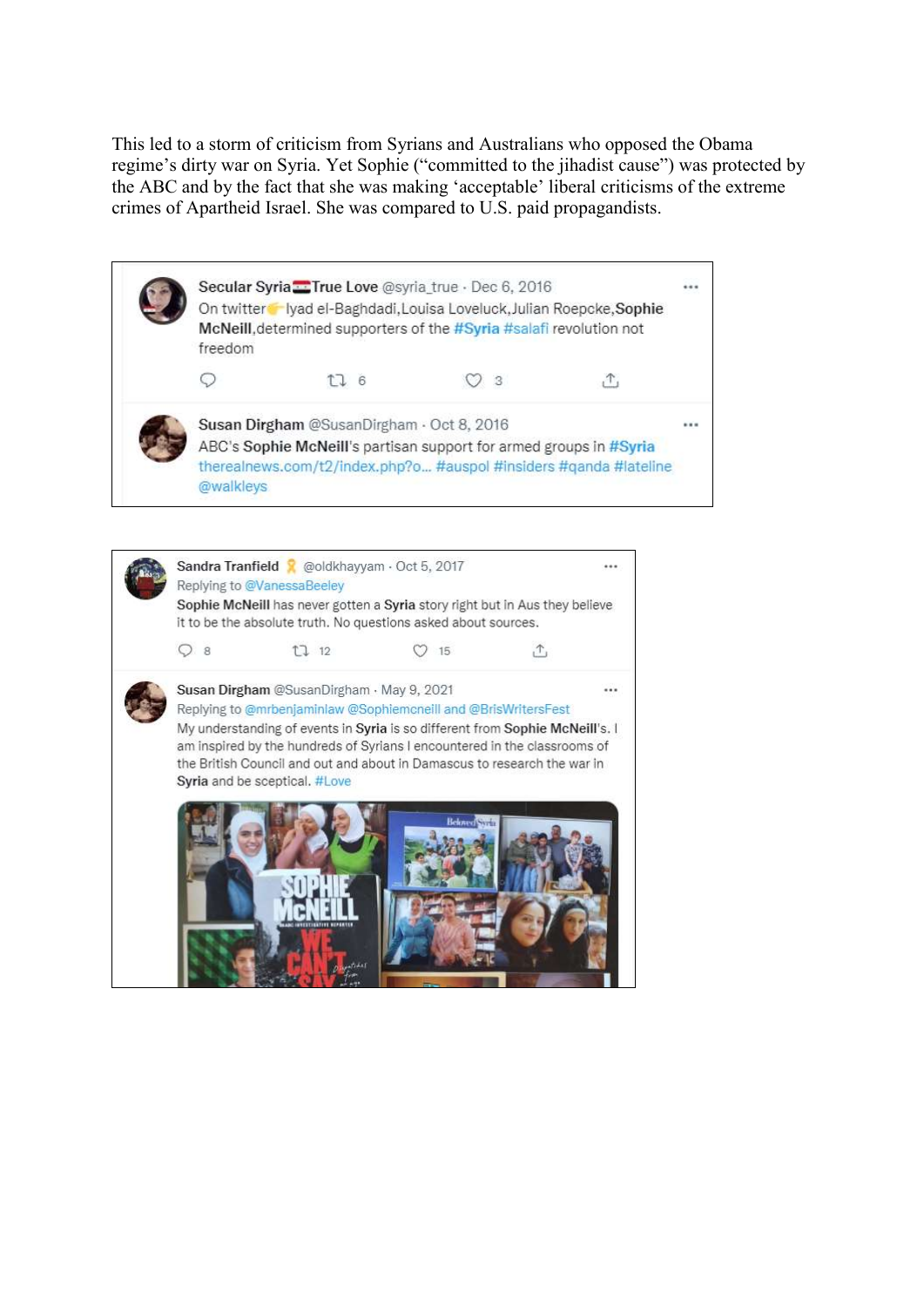

Sophie's anti-Syrian propaganda for the ABC was compared to that of CNN, reporting the false flag chemical attack at Khan Shaykhoun, which residents later said had been carried out by the Al Qaeda groups themselves.

<https://www.youtube.com/watch?v=uz7aHXyoqaE>

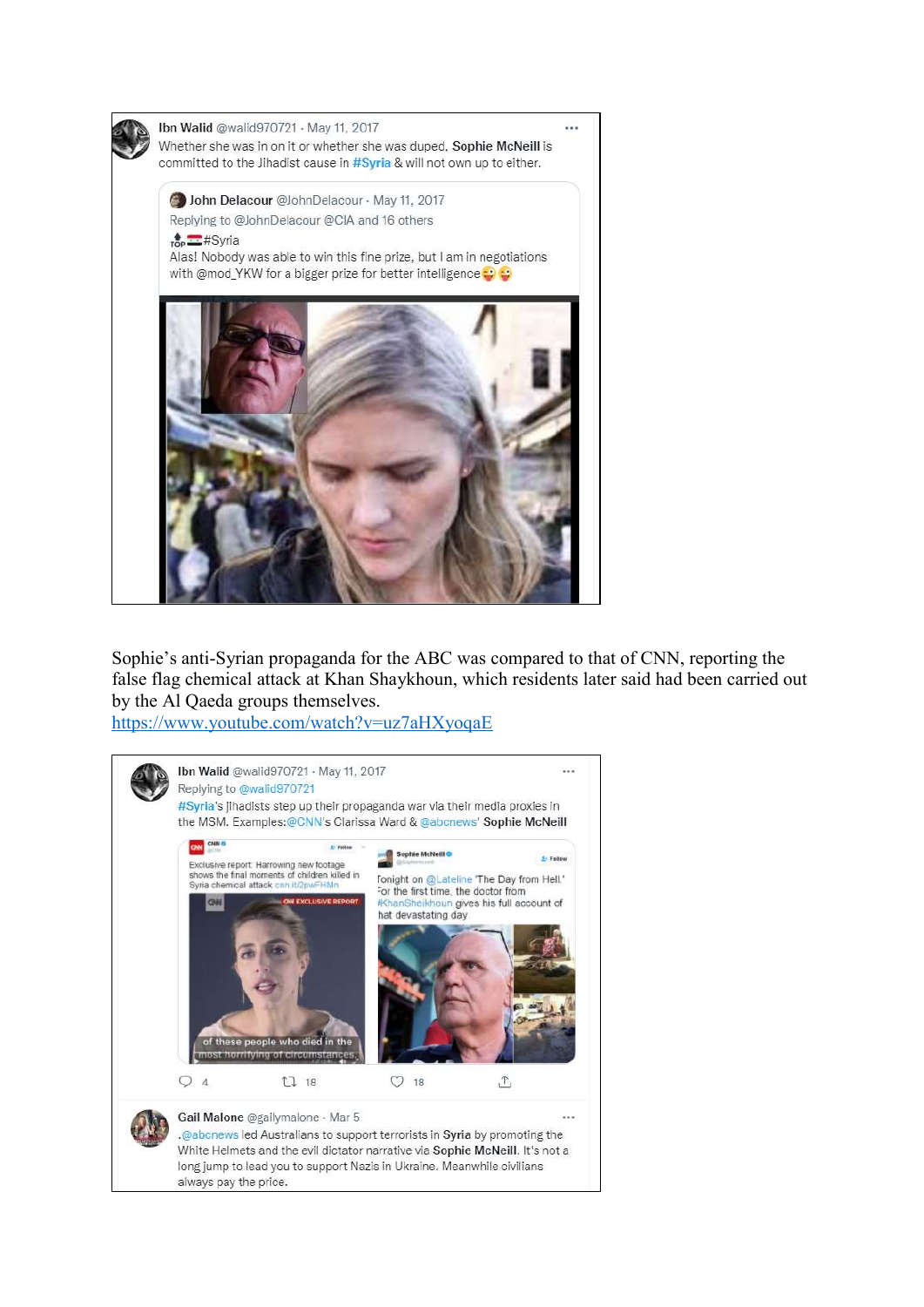Independent journalist Vanessa Beeley deplored and dissected Sophie McNeill's war propaganda, from inside Syria.



Perhaps trying to balance her ABC role, and allegations she was too soft on Palestinians, Sophie also attacked the Palestinian resistance in Gaza, without giving their side.

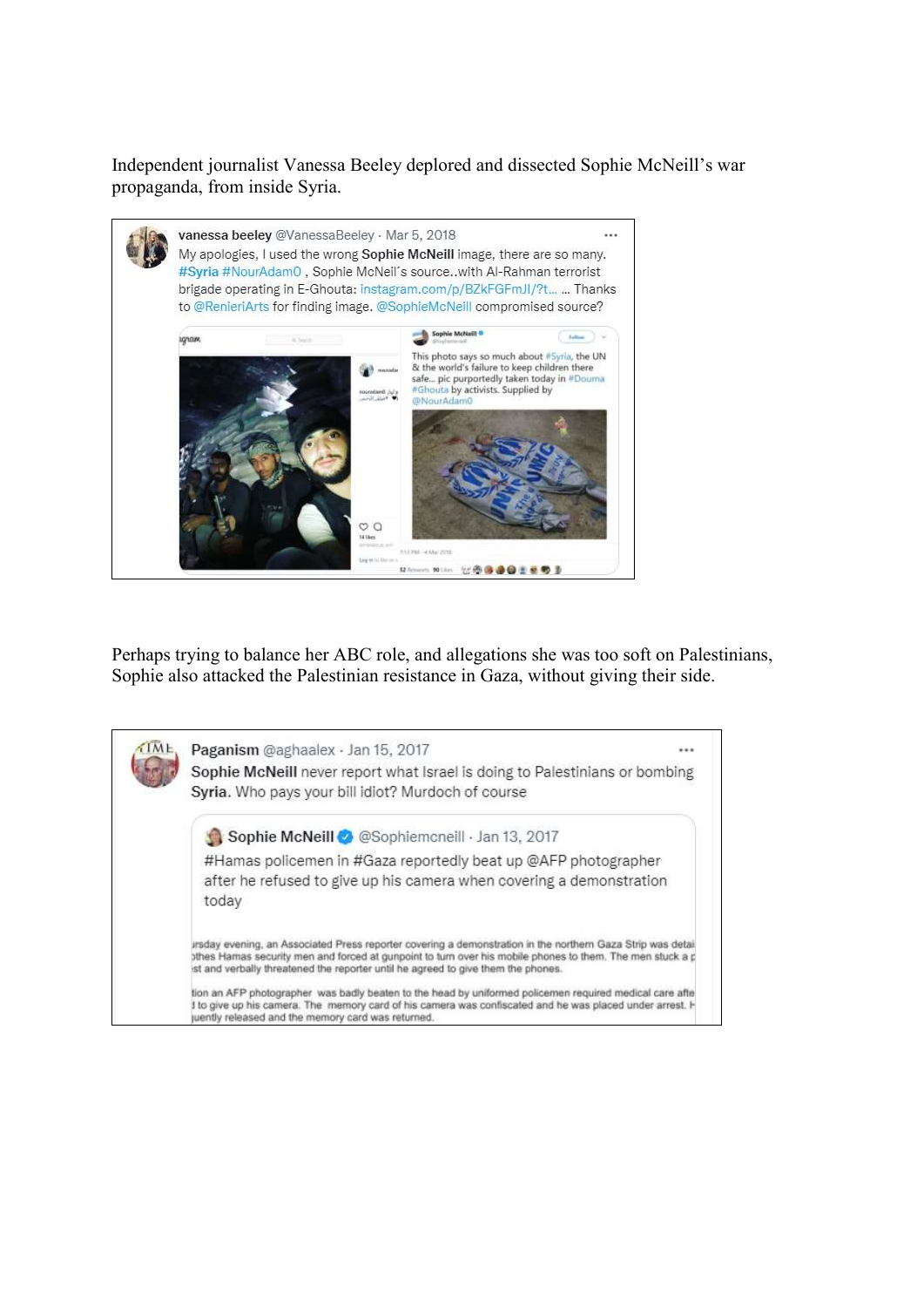Australian Syria watcher Susan Dirgham made repeated criticisms of Sophie's shallow (but Washington friendly) distortions over Syria.



In 2019 Sophie McNeil again attracted critical attention for buying into the Hong Kong 'colour revolution', aimed at demonising China. She made a gratuitous attack on Hedley Thomas, one of the few critical journalists on events in Hong Kong. Julien Benda suggests that may have clinched her new position at HRW.



Incredible. In the wake of Hedley Thomas's misleading & inaccurate coverage of Hong Kong he is now leading a tour of Australian reporters to China on behalf of the @walkleys twitter.com/walkleys/statu...



Julien Benda @Bender1Benda · Nov 23, 2021 Replying to @Eremophila2 @fairyofbloom and 2 others

The Sinophobia really stepped up when ABC switched every auspol luvies favorite propagandist Sophie McNeill from covering Syria to China. Remember that special from Hong Kong where she did her old "Do something!" act?

No she's switched empire depts & works for human rights watch